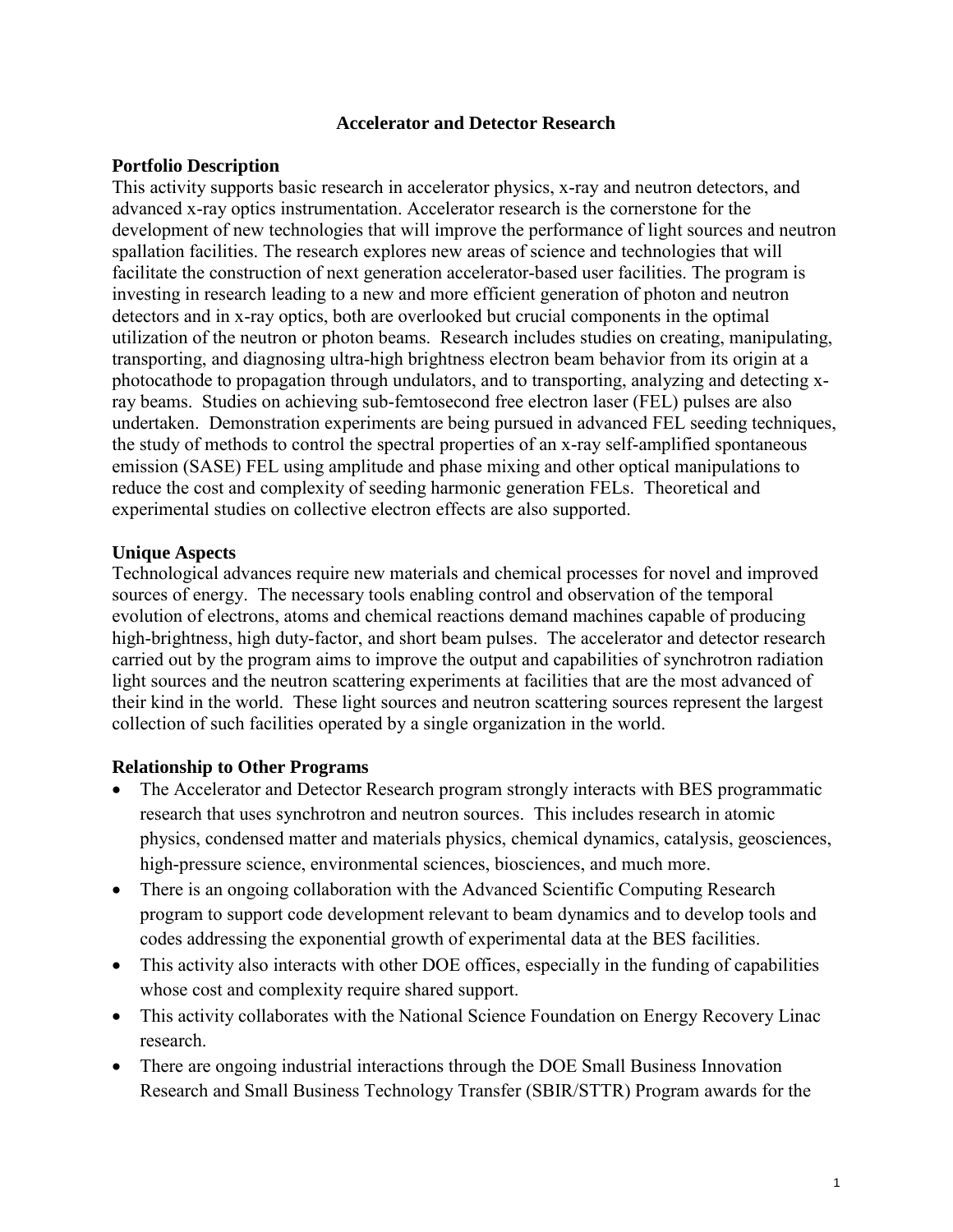development of advanced accelerator technology, x-ray and neutron detectors, and x-ray optics instrumentation.

# **Significant Accomplishments**

- This activity was a major supporter of theoretical and experimental studies that led to realization of the Linac Coherent Light Source (LCLS). Theoretical and simulation studies addressed many of the fundamental physics questions concerning SASE FELs and highbrightness beams leading to successful experiments.
- An advanced  $3$ He neutron detector prototype was developed that is capable of measuring pulse height distributions with the highest energy resolution in this mode and covering large areas as required by many neutron source instruments.
- Coded source neutron microscopy has been demonstrated at 25 times magnification, improving resolution and reducing scattering noise in existing limited-resolution imaging detectors.
- A new concept to generate multiple simultaneous spikes in an x-ray FEL spectrum by periodic modulation of the undulator magnetic field has been demonstrated. This allows the generation of two-color spectra and the unique exploration of molecular systems.
- An innovative *in situ* and *in operando* x-ray analysis system was developed to fully explore and analyze the physics and chemistry of photo-cathode materials.
- A program that explores the application of 3D techniques to the difficult problem of integrating x-ray sensors of high-resistivity silicon and readout application specific integrated circuits of low-resistivity silicon has achieved the first successful three-dimensionally integrated chip for photon science. When fully developed these sensors will be capable of handling synchrotron radiation at energies up to 100 keV with high energy resolution.
- As part of our goal to encourage the development of photocathode guns capable of generating low-emittance beams at high repetition rates, a normal conducting very high frequency electron gun was successfully built under the specifications of repetition rates up to 1 MHz, small beam size, and high charge per bunch.

# **Mission Relevance**

The Accelerator and Detector Research program supports the most fundamental of research needs to characterize and control materials at the atomic and molecular level. In order to understand, predict, and ultimately control materials properties, it is necessary to determine the atomic constituents of materials, the positions of the atoms in materials, and how the materials behave under the influence of external perturbations such as temperature, pressure, chemical attack, and excitation by photons, electrons, and other particles. The activity seeks to develop new concepts in accelerator science to be used in the design of accelerator facilities for synchrotron radiation and spallation neutron sources that will provide the means necessary to achieve a fundamental understanding of the behavior of materials. Also supported is the development of higher-precision, more efficient detectors capable of acquiring data several orders of magnitude faster than state-of-the-art detectors, and advanced x-ray optics that offer higher precision and higher accuracy in order to fully exploit the fluxes delivered by the new facilities.